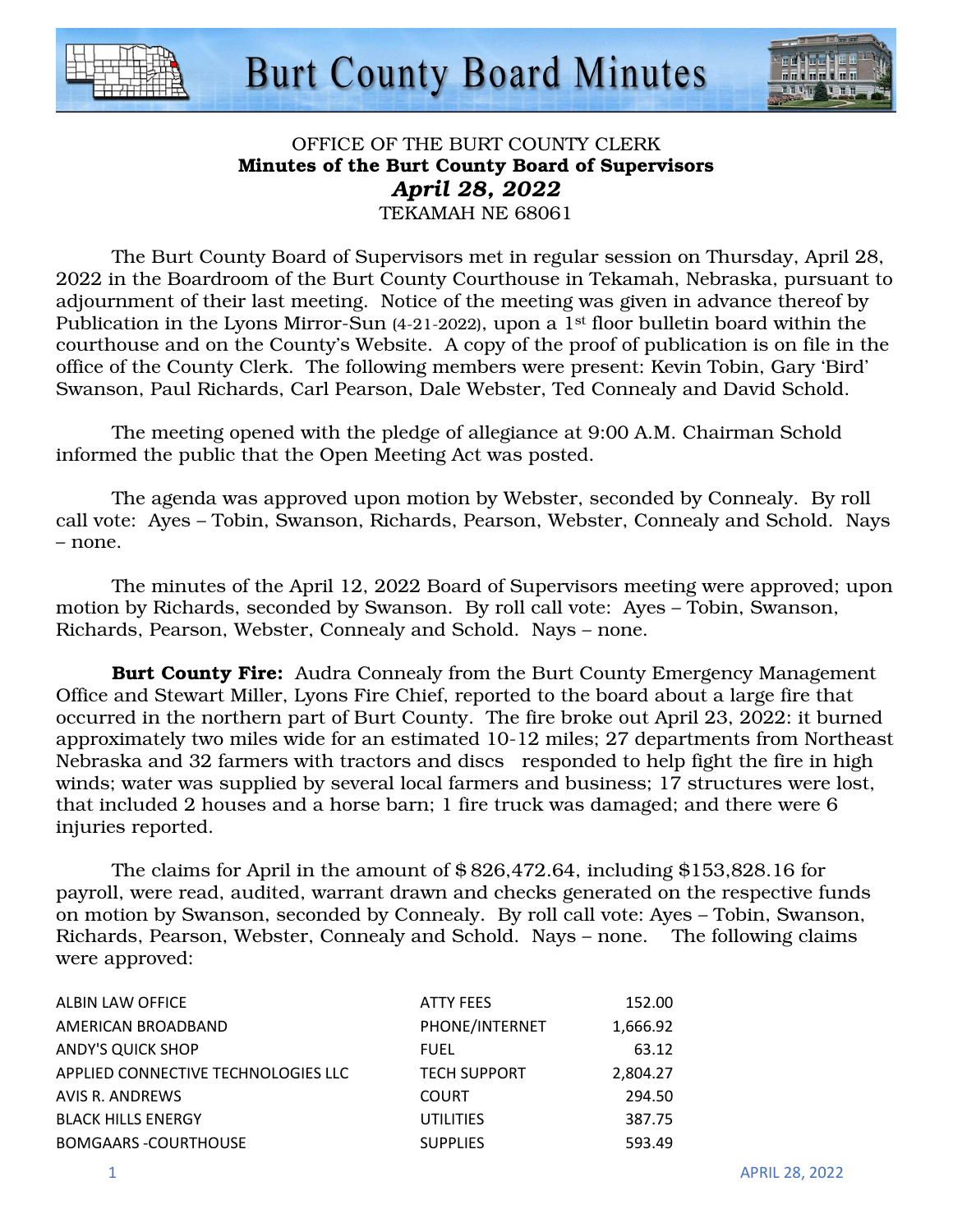



| <b>BRANIFF SERVICE INC</b>              | FUEL/REPAIR              | 637.60   |
|-----------------------------------------|--------------------------|----------|
| <b>BRITTANY HEDLUND</b>                 | REIMBURSE                | 104.33   |
| <b>BRUMMOND DISPOSAL</b>                | <b>COURTHOUSE</b>        | 225.00   |
| <b>BUDDIES MINI MART, LLC</b>           | <b>FUEL</b>              | 855.32   |
| <b>BURT COUNTY ATTORNEY</b>             | <b>COURT</b>             | 9.00     |
| <b>BURT COUNTY CLERK</b>                | <b>ELECTION TRAINING</b> | 36.00    |
| <b>BURT COUNTY COURT</b>                | <b>FEES</b>              | 21.00    |
| BURT COUNTY PUBLIC POWER DIST           | <b>UTILITIES</b>         | 282.25   |
| <b>BURT COUNTY SHERIFF</b>              | <b>SERVICE</b>           | 267.38   |
| <b>BURT COUNTY TREASURER</b>            | REGISTRATION             | 10.00    |
| CANON FINANCIAL SERVICES                | <b>COPIER</b>            | 27.09    |
| CASS PLUMBING & HVAC LLC                | <b>SERVICES</b>          | 600.14   |
| <b>CENTURY LINK</b>                     | <b>UTILITIES</b>         | 1,447.79 |
| <b>CITY OF TEKAMAH</b>                  | <b>UTILITIES</b>         | 158.64   |
| <b>CLASSIC CLEAN CARWASH</b>            | <b>EQUIPMENT</b>         | 176.32   |
| COLONIAL RESEARCH CHEMICAL CORP         | <b>SUPPLIES</b>          | 775.10   |
| CONSTELLATION NEW ENERGY GAS DIV        | <b>UTILITIES</b>         | 530.38   |
| <b>CRESTON FERTILIZER MCL FARMS INC</b> | CHEMICAL                 | 2,069.16 |
| <b>CUBBY'S</b>                          | <b>FUEL</b>              | 2,246.17 |
| <b>DALE WEBSTER</b>                     | <b>CHECKING ROADS</b>    | 80.73    |
| DAN JACOBS                              | <b>REIMBURSE</b>         | 200.00   |
| <b>DANIEL VAUGHAN</b>                   | REIMBURSE                | 126.82   |
| DAS STATE ACCOUNTING-CENTRAL FIN.       | <b>TELE TYPE</b>         | 350.00   |
| DAS STATE ACCTG -CENTRAL FINANCE        | <b>SOFTWARE</b>          | 185.28   |
| DASH MEDICAL GLOVES                     | <b>SUPPLIES</b>          | 155.90   |
| DAVID SCHOLD                            | <b>CHECKING ROADS</b>    | 89.51    |
| <b>DECATUR EXPRESS</b>                  | <b>FUEL</b>              | 1,158.31 |
| <b>DEREK WARNER</b>                     | MILEAGE                  | 168.48   |
| <b>DODGE COUNTY</b>                     | JAN-MAR 2022             | 3,260.34 |
| <b>DOUGLAS COUNTY COURT</b>             | <b>COSTS</b>             | 4.25     |
| <b>DOUGLAS COUNTY SHERIFF</b>           | <b>COURT COSTS</b>       | 17.22    |
| <b>EAKES OFFICE PLUS</b>                | <b>COPIER</b>            | 110.34   |
| ELECTION SYSTEMS & SOFTWARE             | <b>ELECTION SUPPLIES</b> | 5,778.98 |
| FAITH REGIONAL HEALTH SERVICES          | <b>COURT FEES</b>        | 28.36    |
| FIRST NATIONAL BANK OF OMAHA            | <b>ELECTION SUPPLY</b>   | 34.01    |
| <b>GARY SWANSON</b>                     | <b>CHECKING ROADS</b>    | 86.58    |
| <b>GRAFIX SHOPPE</b>                    | <b>EQUIPMENT</b>         | 929.28   |
| <b>GREAT AMERICA FINANCIAL SVCS</b>     | <b>COPIER</b>            | 291.53   |
| <b>HOPKINS LAW OFFICE, LLC</b>          | <b>ATTY FEES</b>         | 2,555.50 |
| HUNTEL COMMUNICATIONS                   | <b>SERVICES</b>          | 62.50    |
| J.F. AHERN CO                           | MAINTENANCE              | 215.00   |
| JACK'S UNIFORMS & EQUIPMENT             | <b>UNIFORMS</b>          | 771.39   |
| <b>JAN RASMUSSEN</b>                    | <b>MILEAGE</b>           | 70.20    |
| JAY W JOHNSON                           | <b>MILEAGE</b>           | 95.36    |
| <b>JENNIFER HANSEN</b>                  | <b>MILEAGE</b>           | 131.66   |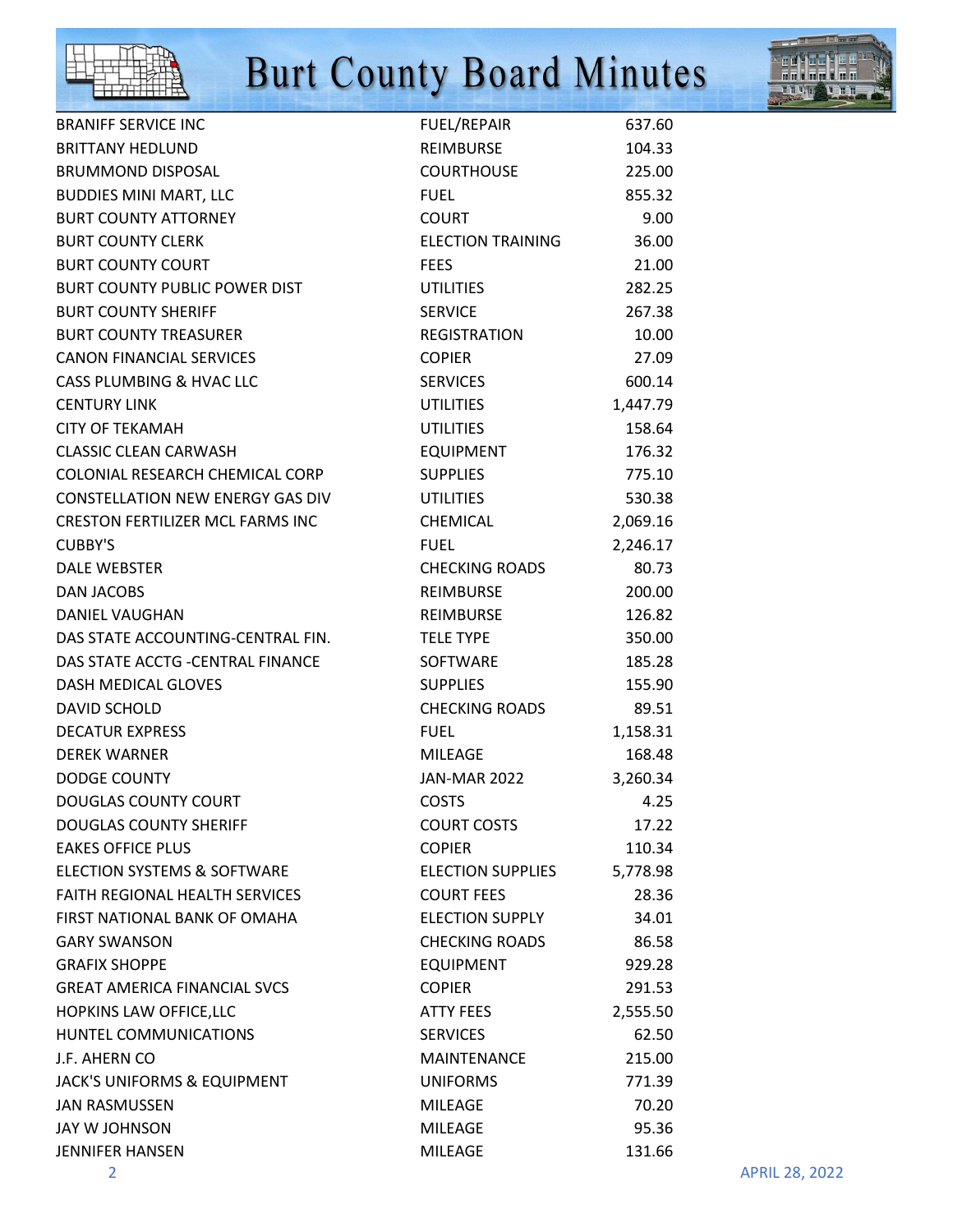



| <b>JENNIFER PETERSON</b>                  | <b>MILEAGE</b>        | 99.68     |
|-------------------------------------------|-----------------------|-----------|
| JOHNSON & MOCK, PC, LLO                   | ATTY FEES             | 1,814.50  |
| JOSEPH M SMITH, ATTORNEY                  | <b>MENTAL HEALTH</b>  | 137.75    |
| <b>KATIE HART</b>                         | <b>MILEAGE</b>        | 46.80     |
| <b>KB'S MINI MART INC</b>                 | <b>FUEL</b>           | 991.65    |
| MADISON COUNTY DISTRICT COURT             | <b>COURT COSTS</b>    | 100.00    |
| <b>MADISON COUNTY SHERIFF</b>             | <b>MILEAGE</b>        | 28.46     |
| MID-AMERICAN BENEFITS INC                 | <b>INSURANCE</b>      | 7,263.50  |
| MIDWEST RADAR & EQUIPMENT                 | SUPPLIES/EQUIP        | 200.00    |
| <b>MILLS LAW OFFICE</b>                   | <b>ATTY FEES</b>      | 831.25    |
| <b>MIPS INC</b>                           | SOFTWARE              | 2,408.53  |
| <b>NACO</b>                               | <b>BUDGET WRKSHOP</b> | 200.00    |
| <b>NACT</b>                               | <b>CONT EDUCATION</b> | 125.00    |
| NE CLERKS OF DIST COURT ASSN              | DC WORKSHOP           | 75.00     |
| NE NEBR ECONOMIC DEV DIST                 | <b>MEMBER FEES</b>    | 910.00    |
| NE STATE FIRE MARSHAL                     | <b>BOILER INSPECT</b> | 120.00    |
| NEBR HEALTH & HUMAN SERVICES SYSTEM       | <b>LODGING</b>        | 93.00     |
| NEBR LAW ENFORCEMENT TRAINING             | <b>FEES</b>           | 135.00    |
| NEBR WEED CONTROL ASSN                    | <b>NWCA DUES</b>      | 125.00    |
| NEBRASKA PUBLIC POWER DISTRICT            | <b>UTILITIES</b>      | 876.04    |
| NEBRASKA STATE PATROL                     | SERVICES/COSTS        | 408.00    |
| OAKLAND INDEPENDENT                       | <b>PUBLISHING</b>     | 1,759.51  |
| OAKLAND LUMBER LLC                        | <b>SUPPLIES</b>       | 921.36    |
| <b>OFFICE WAREHOUSE</b>                   | <b>SUPPLIES</b>       | 21.99     |
| PAPE'S AUTO BODY & SIGN DESIGN            | PAINT SUPPLIES        | 1,465.90  |
| <b>PAUL RICHARDS</b>                      | <b>CHECKING ROADS</b> | 98.28     |
| PELAN FUNERAL SERVICES INC                | <b>SERVICES</b>       | 1,650.00  |
| PHYSICIANS LABORATORY PC                  | <b>AUTOPSY</b>        | 5,969.00  |
| PLAINDEALER PUBLISHING                    | <b>SUBSCRIPTIONS</b>  | 80.00     |
| <b>QUALITY PRINTING &amp; OFFICE SUPP</b> | <b>SUPPLIES</b>       | 1,902.43  |
| <b>REGION IV INC</b>                      | 4TH QTR               | 3,305.50  |
| RITTERBUSH & PIOTROWSKI, LLP              | <b>AUDIT</b>          | 14,150.00 |
| <b>SCOTT'S HARDWARE</b>                   | <b>SUPPLIES</b>       | 504.38    |
| <b>SHARON WIMER</b>                       | OFFICE SUPPORT        | 104.00    |
| STAMP FULFILLMENT SERVICES                | <b>CLERK'S OFFICE</b> | 707.45    |
| <b>STATE OF NEBRASKA</b>                  | <b>VOTER SUPPLIES</b> | 20.00     |
| STEPHEN J KRAVIEC P.C., L.L.O.            | CH. SUPPORT SERVICE   | 2,017.36  |
| <b>STUREK MEDIA INC</b>                   | <b>PUBLISHING</b>     | 82.84     |
| <b>TAMMI BURBACH</b>                      | <b>MISC EXPENSE</b>   | 32.05     |
| <b>TERRY G PICKELL</b>                    | <b>OFFICE REMODEL</b> | 775.00    |
| THE APOTHECARY SHOP                       | <b>INMATE MEDS</b>    | 54.70     |
| THEODORE CONNEALY                         | <b>CHECKING ROADS</b> | 116.42    |
| THOMSON REUTERS WEST PAYMENT CENTER       | SUPPLY/SOFTWARE       | 2,149.00  |
| THURSTON COUNTY SHERIFF                   | JAIL                  | 9,132.76  |
| TK ELEVATOR CORPORATION                   | MAINTENANCE           | 293.51    |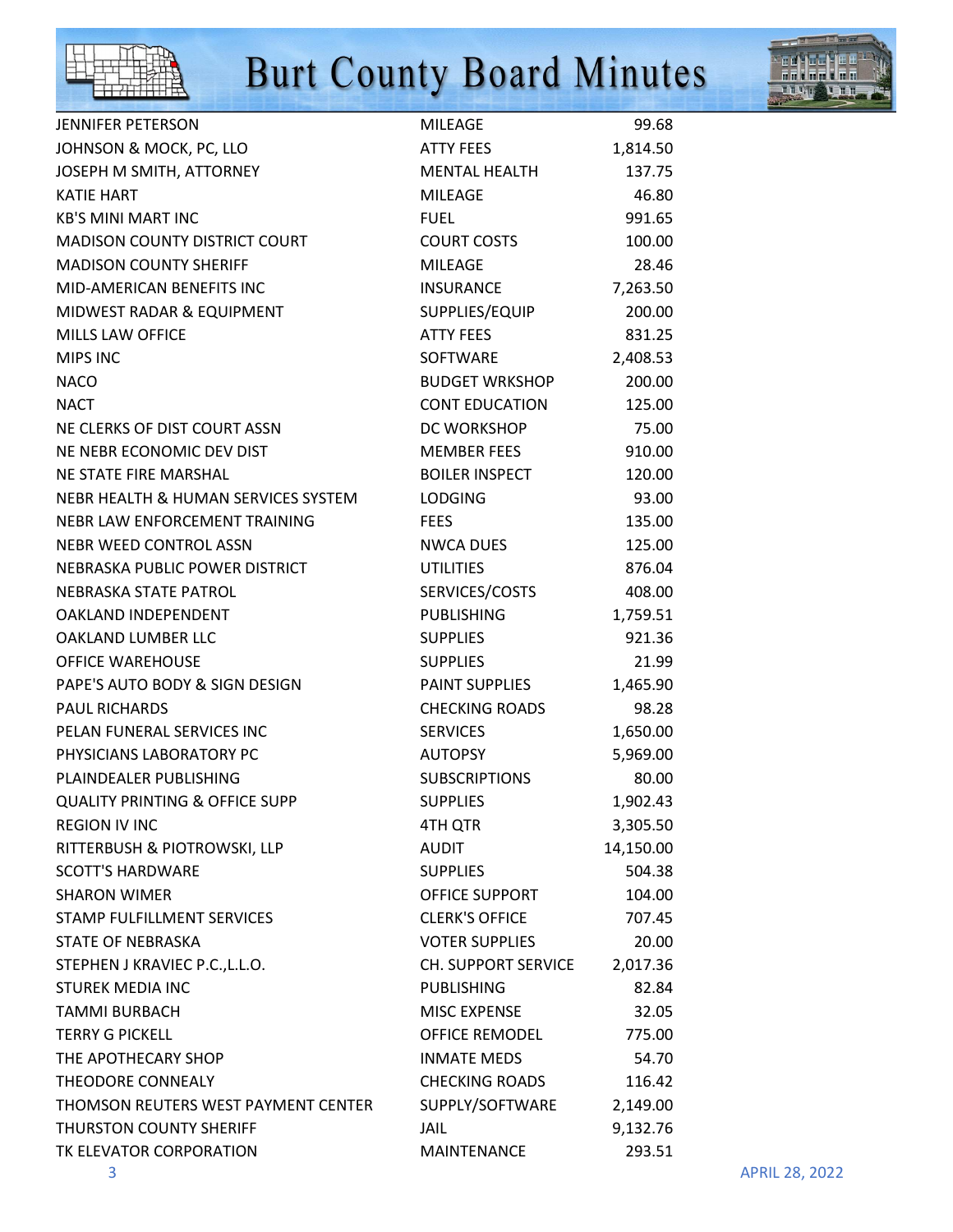



| TRI-STATE COMMUNICATIONS INC       | EQUIPMENT              | 3,565.10   |                       |
|------------------------------------|------------------------|------------|-----------------------|
| TWO GUYS PAINTING, LLC             | 3RD FLOOR PAINT        | 5,600.00   |                       |
| <b>VERIZON WIRELESS</b>            | <b>SERVICES</b>        | 902.77     |                       |
| VISUAL EDGE, COUNSEL               | <b>COPIER</b>          | 24.02      |                       |
| WASHINGTON COUNTY BANK -BLAIR      | SAFE DEPOSIT           | 55.00      |                       |
| <b>WASHINGTON COUNTY CLERK</b>     | 3RD QTR PAY            | 1,324.74   |                       |
| <b>WASHINGTON COUNTY SHERIFF</b>   | JAIL                   | 4,745.00   |                       |
| WELLS FARGO FINANCIAL SERVICE      | <b>COPIER</b>          | 60.22      |                       |
| <b>WEST POINT NEWS INC</b>         | PUBLISHING             | 24.54      |                       |
| <b>ZELLE</b>                       | HR CONSULT             | 3,000.00   |                       |
| AGRIVISION EQUIPMENT GROUP         | <b>PARTS</b>           | 116.73     |                       |
| ARBY'S BODY SHOP LLC               | WINDOW GRADER          | 150.00     |                       |
| BARCO MUNICIPAL PRODUCTS INC       | SIGNS/FREIGHT          | 569.97     |                       |
| <b>BOMGAARS SUPPLY INC - ROAD</b>  | <b>SUPPLIES</b>        | 2,460.63   |                       |
| BRUMMOND COUNTRY DISPOSAL          | LYONS/OAKLAND          | 90.00      |                       |
| <b>CARLSON RESTORATION INC</b>     | <b>DECATUR SHOP</b>    | 55,415.85  |                       |
| <b>CITY OF LYONS</b>               | <b>UTILITIES</b>       | 227.71     |                       |
| <b>CITY OF OAKLAND</b>             | <b>WATER</b>           | 22.98      |                       |
| <b>CUMING COUNTY INDUSTRIES</b>    | PARTS/LABOR            | 127.34     |                       |
| <b>FARMERS PRIDE</b>               | <b>DIESEL</b>          | 2,927.70   |                       |
| FIRST NATIONAL BANK OF OMAHA ROADS | SUPPLIES               | 1,457.72   |                       |
| <b>K-C PARTS &amp; REPAIR</b>      | <b>SUPPLIES</b>        | 58.57      |                       |
| <b>LAWSON PRODUCTS</b>             | GREASE/SUPPLY          | 691.68     |                       |
| LEON D. ANDERSON                   | <b>PARTS</b>           | 40.64      |                       |
| <b>MARTIN MARIETTA</b>             | GRAVEL/BORROW 7,921.81 |            |                       |
| MIDWEST SERVICE AND SALES CO       | SIGN POSTS             | 3,750.00   |                       |
| MIDWEST SERVICE CO                 | <b>FUEL</b>            | 10,886.90  |                       |
| NMC CAT RENTAL                     | PAYLOADER              | 248,856.46 |                       |
| <b>OAKLAND EXPRESS</b>             | <b>FUEL</b>            | 140.00     |                       |
| PRODUCTIVITY PLUS ACCOUNT          | <b>SUPPLIES</b>        | 566.53     |                       |
| <b>SHAMBURG AUTO SUPPLY</b>        | <b>SUPPLIES</b>        | 598.32     |                       |
| SIGN DEPOT                         | DECALS/DECATUR         | 29.87      |                       |
| <b>STALP GRAVEL CO</b>             | GRAVEL                 | 4,098.29   |                       |
| <b>STEINY'S GENERAL STORE</b>      | <b>SUPPLIES</b>        | 67.78      |                       |
| <b>TOM FARRENS</b>                 | <b>SEED</b>            | 2,554.80   |                       |
| <b>TOM KELLOGG</b>                 | <b>CHAINS</b>          | 25.00      |                       |
| <b>VANDER HAAG'S</b>               | <b>PARTS</b>           | 595.00     |                       |
| <b>VERIZON CONNECT</b>             | <b>SERVICE PLAN</b>    | 420.94     |                       |
| <b>VILLAGE OF CRAIG</b>            | WATER/SEWER            | 76.40      |                       |
| <b>VILLAGE OF DECATUR</b>          | LIGHTS/WATER           | 161.23     |                       |
| <b>WELDON PARTS OMAHA</b>          | <b>PARTS</b>           | 954.48     |                       |
| <b>WESTPOINT IMPLEMENT INC</b>     | <b>PARTS</b>           | 82.14      |                       |
| WOODHOUSE FORD CHRYSLER DODGE JEEP | PARTS/LABOR            | 2,692.40   |                       |
| CARSON, LLC                        | <b>DEMO GRANT</b>      | 15,000.00  |                       |
| REDTHREAD                          | <b>SERVICES</b>        | 12,500.00  |                       |
| 4                                  |                        |            | <b>APRIL 28, 2022</b> |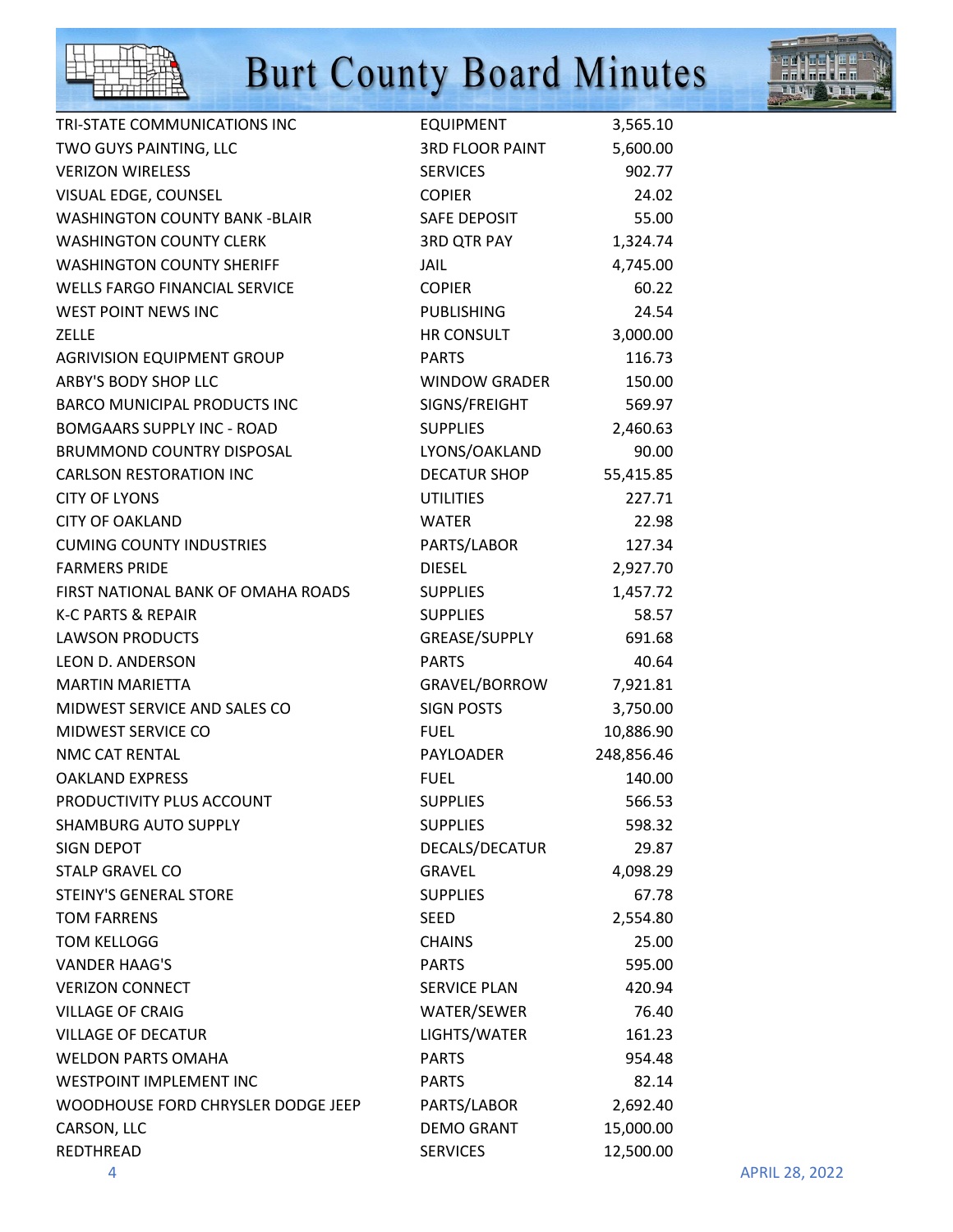

| <b>GOVERNMENT FORMS AND SUPPLIES</b>   | <b>SUPPLIES</b>          | 427.31    |
|----------------------------------------|--------------------------|-----------|
| KANSAS HIGHWAY PATROL                  | <b>VEHICLE - SHERIFF</b> | 22,350.00 |
| MISSOURI STATE HIGHWAY PATROL          | <b>VEHICLE – SHERIFF</b> | 18,950.00 |
| CENTURYLINK (HARDWARE WARRANTY)        | <b>SERVICES</b>          | 729.16    |
| NORTHEAST NEBR TELEPHONE CO            | <b>UTILITIES</b>         | 129.17    |
| AFLAC                                  | EMPE PD ADDL             | 390.91    |
| <b>BLUE CROSS &amp; BLUE SHIELD</b>    | <b>INSURANCE</b>         | 56,554.87 |
| FIRST CONCORD BENEFITS GROUP LLC       | EMPE PD ADDL             | 414.83    |
| FIRST NAT'L BANK-NORTHEAST-EFPTS       | <b>FEDERAL TAXES</b>     | 45,811.33 |
| <b>GLOBE LIFE LIBERTY NATIONAL DIV</b> | <b>EMPE PD ADDL</b>      | 872.61    |
| NATIONWIDE RETIREMENT SOLUTIONS        | <b>EMPE PD ADDL</b>      | 550.00    |
| NEBR CHILD SUPPORT PAYMENT CTR         | <b>CHILD SUPPORT</b>     | 1,530.00  |
| RETIREMENT PLANS DIV. OF AMERITAS      | <b>RETIREMENT</b>        | 22,337.17 |
| STATE TAX COMMISSIONER                 | <b>STATE TAXES</b>       | 7,222.44  |
| VISION SERVICE PLAN (CT)               | EMPE PD ADDL             | 597.37    |
| COLONIAL LIFE AND ACCIDENT INS CO      | <b>EMPE PD ADDL</b>      | 57.79     |
| <b>CREDIT MANAGEMENT SERVICES INC</b>  | <b>GARNISHMENT</b>       | 381.41    |
|                                        |                          |           |

 COMMUNICATION: Notice of Settlement – For informational purposes, notice was provided of a settlement agreement reached regarding claims made by John Tobin and Sons, Inc. against the County for alleged damages to property arising out of an April, 2019 incident. The settlement was reached between John Tobin and Sons, Inc. and the County's liability insurer. The settlement payment is to be paid entirely by the County's liability insurer and no action of the County is required. A copy of the Settlement Agreement will be maintained as a public record and is available for inspection.

 Chairman Schold signed the following Lot Split Application: ROB & KATHRYN MAYO - 2 tracts (9.39 ac & 17.66 ac) and easement in the SW  $\frac{1}{4}$  of Section 15, Township 21N, Range 10 East of the 6th P.M., Burt County, NE.

### Health/Dental Insurance renewals:

Renewals are due for the new insurance year. NACO Health and Dental insurance pool will have an increase of 17.14% for health and 5.87% for dental; the new plan options all come with changes to deductibles, copays and out of pocket maximums. Mike Boden, NACO Benefit Services, explained the new plans and presented information about the County's use of HRA and possible options to consider. No action was taken; the board will decide the July 2022 plan year benefits at the first meeting in May. Mr. Boden also explained the new electronic benefits portal that NACO has made available for all Counties; the July 2022 year will be the first insurance year employees will utilize this portal for open enrollment.

**County Bridge Match Funds**, the following resolution was adopted upon motions by Richards and Webster, with roll call vote as follows: Ayes – Tobin, Swanson, Richards, Pearson, Webster, Connealy and Schold. Nays – none. **Resolution No. 2022-08**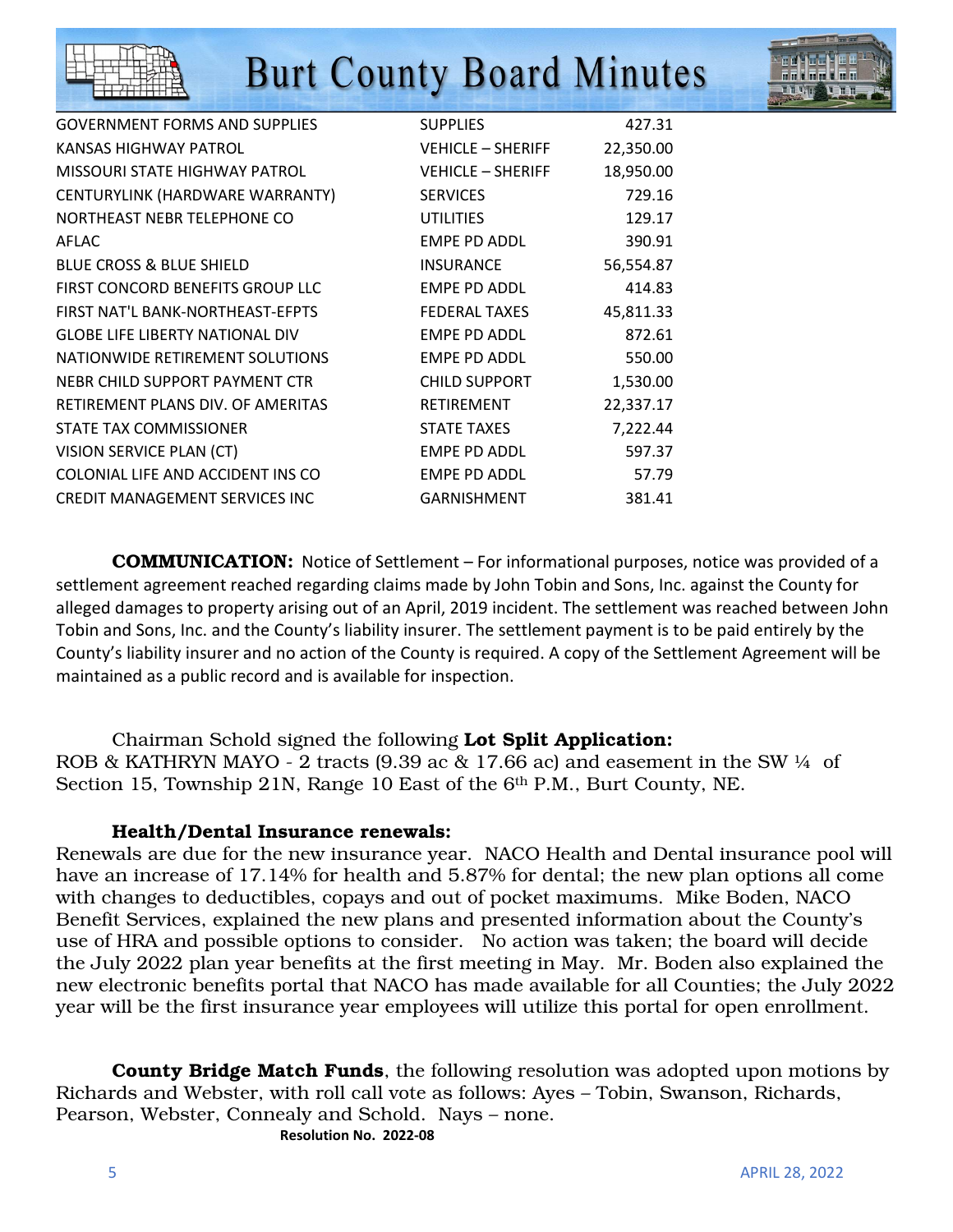

### CERTIFYING PROPER COMPLETION OF PROJECT

Whereas: Burt County and State entered into an agreement entitled "County Bridge Matching Program Agreement", for the structure number C001100110, the Project, Program Agreement number BL1917 signed by State on the 5<sup>th</sup> day of March, 2019; Whereas: Burt County has now completed the construction of the Project that was identified in the Program Agreement; and Whereas: this Resolution is to formally notify State of the proper completion of the Project according to the terms of the Program Agreement.

Be It Resolved: by the Board of Supervisors of Burt County:

- 1) The Project, for Structure No. C001100110 has been properly constructed by County and its contractor, in accordance with the terms of the Program Agreement.
- 2) The bridge was constructed in struct compliance with (a) the plans and specifications including any State-approved change orders, (b) all applicable design standards, and
	- (c) the conditions and requirements of the Program Agreement.
- 3) County understands that it is the owner of the bridge, and that it is solely responsible for the design, inspection, construction, reconstruction, repair, and operation of the bridge and roadway and is responsible for meeting any environmental or other post-construction permit or legal commitments applicable to the project.
- 4) The project costs were fair, reasonable and necessary for the proper construction of the project.

NDOT Project Number: STWD-CBMP(3) NDOT Control Number: 00974B NDOT LPA Control Number: 00974B(r) NDOT Project Name: County Bridge Match Program Adopted this 28th day of April, 2022 at Tekamah, NE

 The Board of Supervisors of Burt County: David Schold, Chairman Kevin Tobin Gary Swanson Paul Richards **Carl Pearson** Dale Webster Ted Connealy Attest: Sarah J. Freidel, Burt County Clerk

### *ROADS: Ann Chytka, Highway Superintendent*

*Equipment Fleet*: Board member Pearson wanted clarification of how many payloaders are needed. Currently there are three (3) payloaders; each at a different location; two are ~20+ years old and one is a 2021. It was agreed upon that no decisions should be made regarding the number of payloaders in the fleet at this time; the road department will watch hours/use for the next year.

*Employees /Hiring:* Ann Chytka discussed hiring one more road department employee; the crew has been working short one person since Aug. 2021 (when Dale Huffman left). The board agreed to allowing the hiring of one position in order to give the department a full road crew of 14. The positions will be for operator/truck driver. The board approved the operator/truck driver position be filled; upon motions by Pearson and Swanson. Roll Call Vote: Ayes – Tobin, Swanson, Richards, Pearson, Webster, Connealy and Schold. Nays – none.

*Summer hours for Road Crews:* The crew will be managed in order to provide coverage Monday-Friday working 10 hours days May 2<sup>nd</sup> - September 6<sup>th</sup>. Pearson made a motion to approve the 'summer hours schedule', Webster seconded. By roll call vote: Ayes- Tobin, Swanson, Richards, Pearson, Webster, Connealy and Schold. Nays- none.